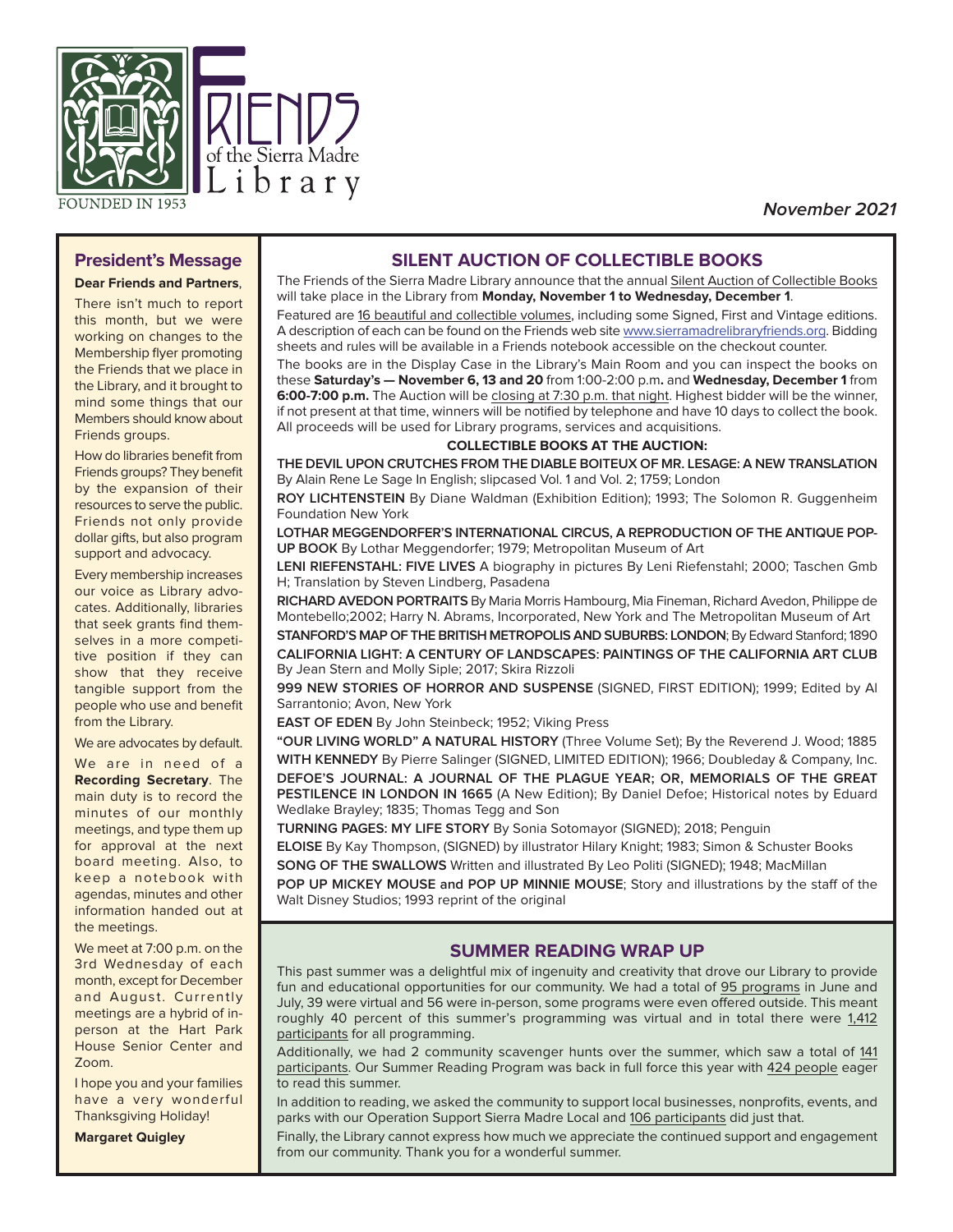# **SPECIAL EVENTS IN-N-OUT BURGER'S COVER TO COVER READING PROGRAM**

Who loves In-N-Out Burgers? Do you also love books? In-N-Out's Cover to Cover Club program is back for Kids, ages 4-12 years old. Stop by the Library to pick up your reading log. Earn up to three free burgers, cheeseburgers, or grilled cheese sandwiches. **Ends on Saturday**, **November 13**.

### **COMMUNITY OFRENDA**

The Library is excited to organize our second Community Ofrenda, or altar, to celebrate Día de los Muertos. What is an ofrenda, you ask? Think of it as a vibrant and creative memorial to all our loved ones who have passed away. Contribute to our ofrenda with images, artwork, or reminders of loved ones no longer with us. The ofrenda will be available in front of the Library through November 13.

#### **MINECRAFT MONDAYS: CREATIVE**

Let's build together in Minecraft on a private server at the Library or on Zoom on **Monday**, **November 1, 15 and 29** at 4:00 p.m. Every other Monday for Kids, ages 8 and under, we'll play Creative. Call 626-355-7186 to register or for more information.

#### **CRAFT IT: YARN PINECONES**

Our monthly Craft It program is back at the Library. On **Saturday, November 6** at 11:00 a.m. we're making our own festive pinecone decorations. No registration required.

#### **MINECRAFT MONDAYS: SURVIVAL**

Let's adventure together in Minecraft on a private server at the Library or on Zoom on **Monday, November 8** and **Monday, November 22** at 4:00 p.m. Every other Monday for Kids, ages 9 and up, we'll play Survival. Call the Library at 626-355-7186 to register or for more information.

## **SEWING MACHINE BASICS**

Learn sewing basics with the Library's sewing machine on **Tuesday, November 9** at 4:00 p.m. AND at 5:00 p.m. In-person, at the Library. Call 626-355-7186 to register.

#### **ASTRONOMY IN THE PARK**

On **Wednesday, November 10** at 6:00 p.m. join us at Memorial Park for an up-close view of the Moon, Saturn, Jupiter, and Venus! Old Town Sidewalk Astronomers will set up shop in Memorial Park on the sidewalk along Hermosa Avenue between the covered picnic area and the playground. Learn about what populates our skies around this time of year. No registration required. Fun for all ages.

### **3D PRINTING BASICS**

On **Saturday, November 13** at 11:00 a.m. learn how we do our in-Library 3D prints in this beginner workshop. In-person, at the Library. No registration required.

## **HOW WILL UC CAMPUSES EVALUATE MY KID'S ACADEMICS?**

Parents: You've heard that admission to UC campuses is getting tougher, but what exactly are they looking at? Robert Powers, college counselor at College Torch (in Sierra Madre), unpacks the UC GPA, rigor of coursework, and UC testing requirements on **Wednesday, November 17** at 6:00 p.m. Bring all your questions about UC admissions, as the last portion of the seminar will be reserved for your questions. Live on Zoom. Call the Library at 626- 355-7186 to register.

#### **THANKFUL WINGS**

From **Monday, November 15 – Monday, January 3** stop by the Library and write or decorate a feather expressing what you are thankful for this Holiday season. We will add it to our Thankful Wings window display. Don't forget to pose with our wings, inside or outside.

## **MUSIC AND MINDFULNESS: GUITARIST ALMER IMAMOVIC**

Take a relaxing break at the Library by stopping in for some classical guitar music to soothe the soul. Guitarist Almer Imamovic, from Sierra Madre Music, will be playing music on **Thursday**, **November 18** from 12:00 noon-2:00 p.m. No registration required.

# **WEEKLY PROGRAMS PRESCHOOL STORYTIME AT MEMORIAL PARK**

Preschool Storytime is at Memorial Park on Mondays at 9:00 a.m. and 10:00 a.m. Kids, ages 3-5, can engage with stories, songs, and more – all outdoors. Call the Library at 626-355-7186 to register and for more information.

#### **WALK THIS WAY STORY ADVENTURE**

Stretch your legs at Memorial Park while engaging in some early literacy, with a new picture book featured every week. Books are changed out every Monday.

#### **BABY RHYME TIME AT MEMORIAL PARK**

Join us at Memorial Park on Thursdays at 9:00 a.m. Baby Rhyme Time is for families with little ones from Birth to Age 2. Children will engage with songs, stories, and more – all outdoors. Call the Library at 626-355-7186 to register and for more information.

# **MONTHLY PROGRAMS BOARD LIBRARY TEENS**

Do you want to have a say in what the Library does this year? Do you want to serve your community in a fun and inspirational way? Then join the Board Library Teens on **Wednesday, November 3** at 4:00 p.m. and volunteer for service hours. This month you'll be helping the Library prep for a large upcoming program.

#### **TEEN SNACKCHAT**

Snackchat is back and in-person on **Wednesday, November 10** at 4:00 p.m. and on the second Wednesday of the month at the Library. Teens can join this book club–which focuses on snacks– anytime throughout the school year. We'll be discussing Neil Gaiman's, The Graveyard Book and you'll get a free copy of our November book, Be More Chill by Ned Vizzini.

#### **TEEN STEAM: NAILED IT!**

On **Wednesday, November 17** at 4:00 p.m. see if you can master a cookie decorating challenge! Present to our judges to see if you nailed it or failed it. No registration required.

#### **PAJAMA STORYTIME**

Tune in on Zoom for a live Bedtime Storytime on **Wednesday, November 17** at 7:00 p.m. We'll have a scavenger hunt, show and tell, sing songs, and of course listen to some stories. Call the Library at 626-355-7186 to register.

#### **ZOOM THIRD THURSDAY BOOK CLUB**

On **Thursday, November 18** at 11:00 a.m. the Third Thursday Book Club is staying on Zoom for the month of November but you can join in on discussing Giovanni's Room by James Baldwin. Call the Library at 626-355-7186 to register.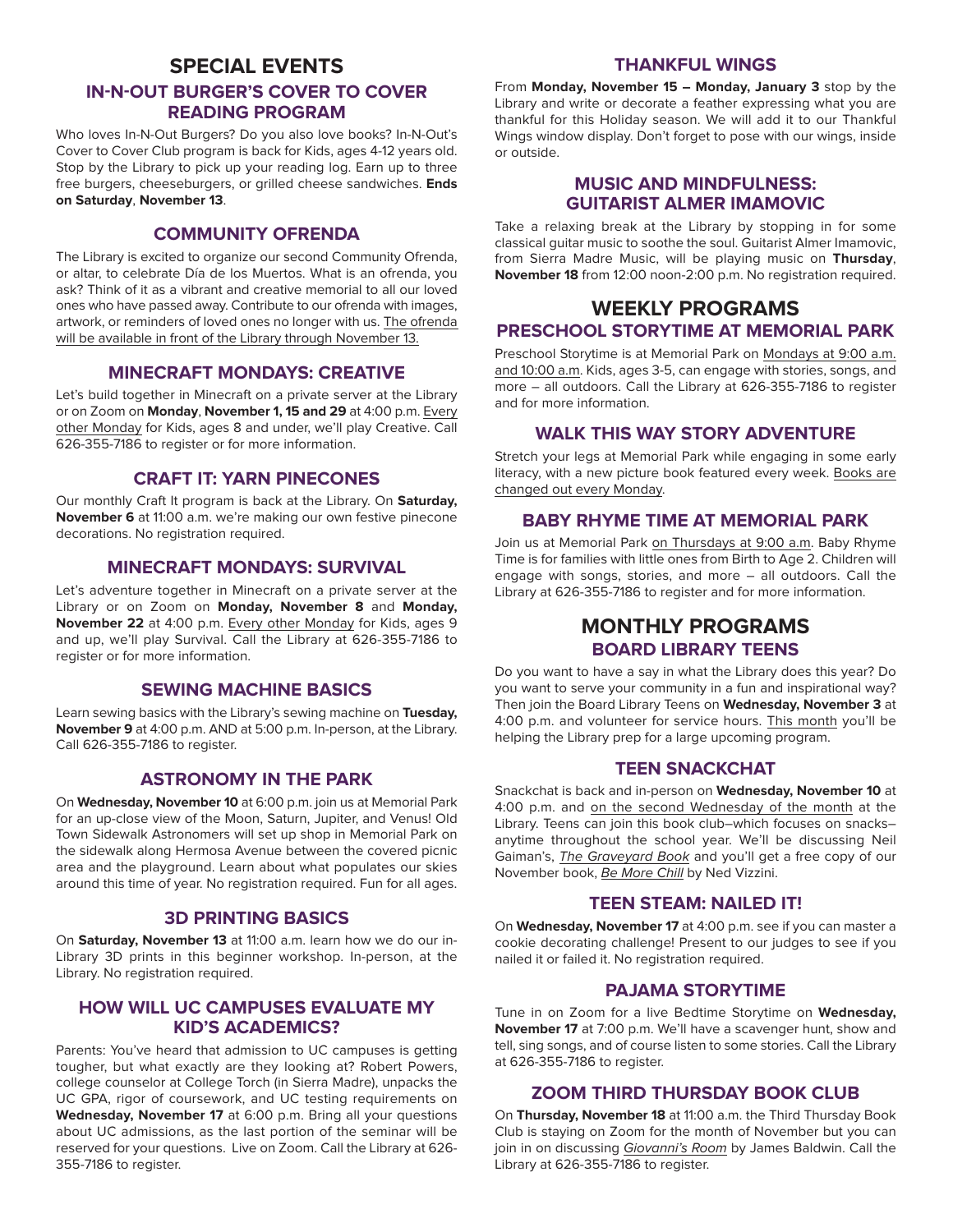#### **BEST USED BOOK SALE**

The Book Sale Committee has chosen some wonderful collectible books for our annual **Silent Auction**. Check the list elsewhere in this newsletter and note the wide variety of genres and formats we will have on display in the Main Reading Room of the Library from **Monday, November 1 until Wednesday, December 1**. You can inspect these books closely by coming to the Library on **Saturdays** (**November 6, November 13, and November 20**) from 1:00-2:00 p.m. and on **Wednesday, December 1** from 6:00-7:00 p.m. Bids may be written in the bid book on the counter in the Library until 7:30 p.m. on that day. Further details may be found on our website www.sierramadrelibraryfriends.org. Many thanks to Barbara Bellano and Wendy Senour for taking charge of this auction.

We are happy to report that the October Book Sale was another great success. We earned \$1,800.03 from the two days. Added to the presales of \$2,440.60 since the August sale, our grand total for the two months is **\$4,243.70**!

Construction should start this month on the basement and we have our fingers crossed that the **December sale** will proceed as planned on **Friday, December 3**, and **Saturday, December 4**.

See you there!

### **PARTNERS PROGRAM**

And just that quick, Halloween is in the past, November is here and with the blink of an eye, the Holiday season will be upon us! Our Library continues going strong, offering so much to our community, and it is all because of you! Our heartfelt gratitude to Susan Gallagher, Sierra Madre Civic Club and Beth Smith-Kellock & Ross Kellock for renewing your Partner's membership! The Library thrives because of your generosity and support of all our members and Partners. We couldn't do it without you!!

#### **MARY TUMILTY FUND**

We extend many thanks to Ellen O'Leary for your recent donation – and – Happy Thanksgiving to all of you who have supported Mary's Fund during the past year – she would be so appreciative to be remembered by those of you who have supported her love of our Library. We have been the fortunate recipients of the many changes and additions she made to our Library during her tenure as Head Librarian and you may be sure that she would be very proud of the growth and current changes made since her passing in 2010 – and – the success of many special Mary Tumilty Fund programs that our Library offers to the public.

## **GENERAL FUND DONATIONS**

In acknowledging donations to the General Fund, we always tell donors that there are always books, technology, and other resource items that need to be replenished or purchased and outreach programs to fund so all donations are put to good use. The 2021 **Sierra Madre Super Summer** programs are a good example of exactly how monies in the General Fund are used. In June and July the Library offered 95 programs, 56 in-person and 39 virtual, in which 1,412 people took part. There were 2 scavenger hunts that 141 people enjoyed and Operation Support Sierra Madre Local had 106 participants. These special programs were in addition to the Summer Reading Program which had 424 people reading books for prizes!

We'd like to thank Sharon Marsh for her donation to the General Fund this month. If you would like to donate to this fund, make out a check to the Friends of the Sierra Madre Library, write "General Fund" in the memo line, and mail your check to the Friends of the Sierra Madre Library, PO Box 334, Sierra Madre, CA 91025. Your donation is tax-exempt and our gratitude is genuine.

#### **LIBRARY DISPLAY CASE**

The Library Display Case for the month of November will feature the 16 books up for bid at the Friends of the Sierra Madre Library's annual **Silent Auction of Collectible Books**.

# **READER'S REVIEW**



This month's review is by **Catherine Addé**

**Van Halen Rising How a Southern California Backyard Party Band Saved Heavy Metal**

#### **By Greg Renoff**

Last month was an unveiling of a plaque commemorating Eddie Van Halen at the Pasadena Civic Auditorium

H

where he and his band performed in the 1970s. In attendance at this private event were Pasadena Mayor, Victor Gordo, and other council members from Pasadena as well as the media and me. Sadly, our local 'star' Eddie passed away in October of 2020 from cancer. This made the event all the more poignant and memories of yesteryear flooded back to me. In early October of 2015, several of us from Pasadena High School class of 1973 enjoyed what would be his last concert – and a few days later we went to Vroman's bookstore for a book signing. This book is a fun read for us since it was about the history of our local band.

At Vroman's that evening, it was a standing room only crowd of my contemporaries, many of them Pasadena High School classmates. Greg Renoff, with legendary rock and roll producer Ted Templeman, told stories that many in the audience were familiar with: How a Pasadena 'garage' band rose to stardom. Eddie and Alex Van Halen were my classmates, and the flamboyant, but brilliant, comedian and frontman: David Lee Roth, attended Pasadena City College with us in the early 70's. Whether you are a fan of Van Halen's music or not, there is no doubt that Eddie became and still is considered one of the greatest rock guitar players of all time. After all, the Smithsonian produced a series of programs called: "What it Means to be an American" and Eddie's interview with them can be viewed here: https://www.youtube.com/watch?v=jZ4kbqXTuSU

Though not a 'heavy metal' fan myself, I AM a fan of the author of Van Halen Rising. Greg Renoff, as a Professor with his PhD in history, interviewed hundreds of people from the San Gabriel Valley, including many Sierra Madre residents. He painstakingly chronicled the history of Van Halen's humble beginnings before their meteoric rise to fame and platinum record sales. The Van Halen family story epitomizes the American dream: In the 1960s they sailed across the Atlantic from Holland, with \$50 and a piano, eventually settling in Pasadena. The rags to riches tale, the music lessons, the raucous high school parties; later playing in seedy clubs of Hollywood before being 'discovered,' all make for a fascinating read of the history of the boys in the band from our own backyard.

**CALL # STATUS: 782.421 RENOFF**